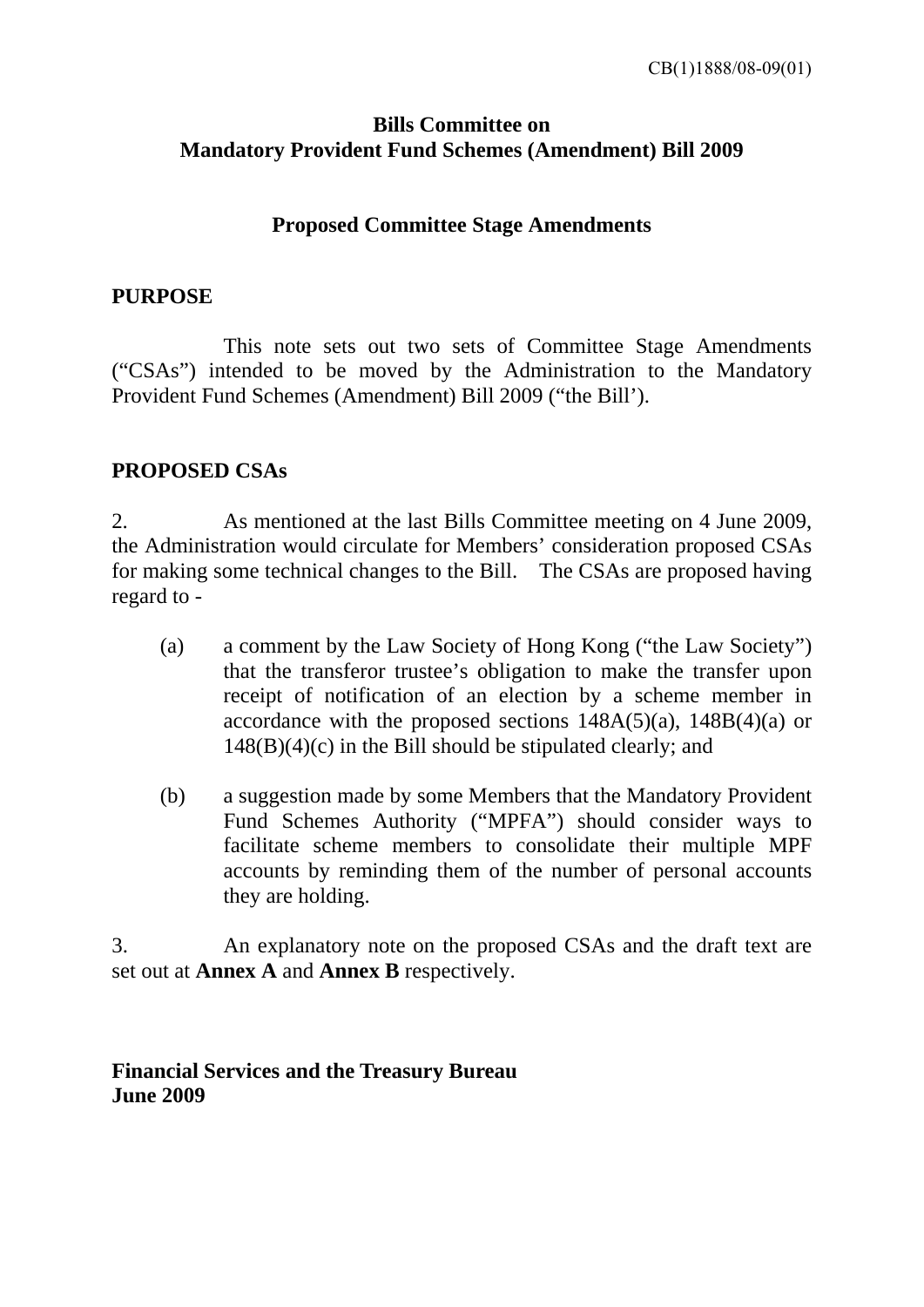# **Explanatory Note on Proposed Committee Stage Amendments to the Mandatory Provident Fund Schemes (Amendment) Bill 2009**

| <b>Clause</b> (relevant       | <b>Remarks</b>                                                                                           |  |  |  |  |
|-------------------------------|----------------------------------------------------------------------------------------------------------|--|--|--|--|
| sections in Bracket)          |                                                                                                          |  |  |  |  |
| 19                            | To amend section 153 of the General Regulation to $-$<br>$\bullet$                                       |  |  |  |  |
| (section $153(3)$ of the      |                                                                                                          |  |  |  |  |
| <b>Mandatory Provident</b>    | stipulate clearly the transferor trustee's obligation to complete the transfer within 30<br>(i)          |  |  |  |  |
| <b>Fund Schemes (General)</b> | days after being notified of an election by a scheme member under proposed sections                      |  |  |  |  |
| <b>Regulation ("General</b>   | $148A(5)(a)$ , $148B(4)(a)$ or (c), or $149(2)(a)$ or (c) which involve transfer of accrued              |  |  |  |  |
| Regulation")                  | benefits to a separate account within the same registered scheme; and                                    |  |  |  |  |
|                               | include a new subsection 153(3A) to stipulate clearly the transferor trustee's<br>(ii)                   |  |  |  |  |
|                               | obligation to complete the transfer within 30 days after being notified of an election                   |  |  |  |  |
|                               | by a scheme member under section $145(8)(b)$ of the General Regulation which                             |  |  |  |  |
|                               | involves transfer of accrued benefits to a personal account in a master trust scheme                     |  |  |  |  |
|                               | nominated by the transferor trustee.                                                                     |  |  |  |  |
|                               |                                                                                                          |  |  |  |  |
|                               | <b>Background</b>                                                                                        |  |  |  |  |
|                               | Existing section 153(3) of the General Regulation has already imposed an obligation on the               |  |  |  |  |
|                               | transferor trustee to complete the transfer within 30 days after being notified of an election           |  |  |  |  |
|                               | where the election involves transfer of accrued benefits to a separate account within the                |  |  |  |  |
|                               | same registered scheme. This is to cater for the situation under existing sections $146(4)(a)$           |  |  |  |  |
|                               | or $146(10)(b)$ of the General Regulation.                                                               |  |  |  |  |
|                               |                                                                                                          |  |  |  |  |
|                               | Since a transferor trustee may also receive similar notification of an election by a scheme<br>$\bullet$ |  |  |  |  |
|                               | member for transfer of accrued benefits to a separate account within the same registered                 |  |  |  |  |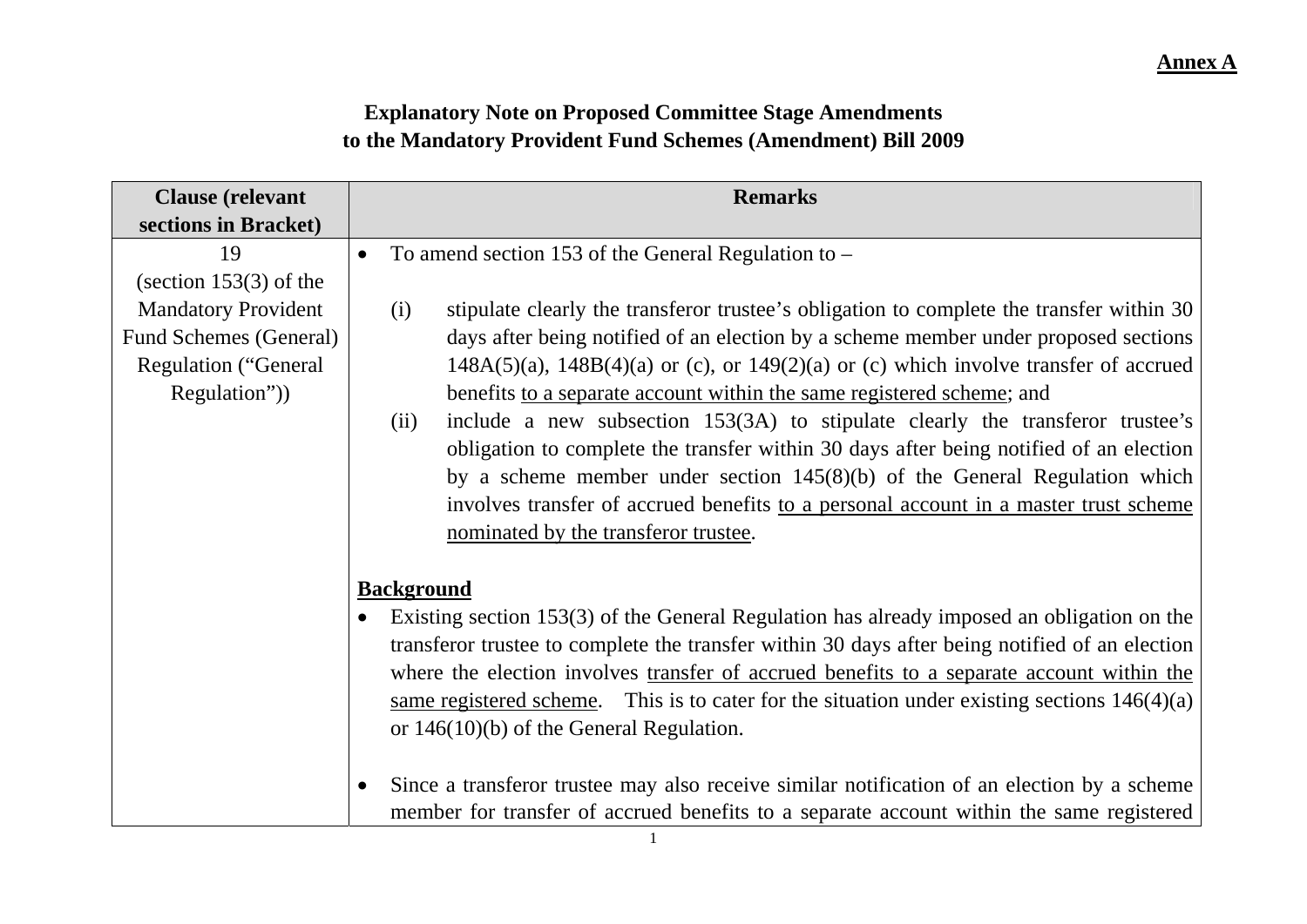| <b>Clause</b> (relevant                        | <b>Remarks</b>                                                                                                                                                                                                                                                                                                                                                                                                                                                                                                                                                                                                  |  |  |  |  |
|------------------------------------------------|-----------------------------------------------------------------------------------------------------------------------------------------------------------------------------------------------------------------------------------------------------------------------------------------------------------------------------------------------------------------------------------------------------------------------------------------------------------------------------------------------------------------------------------------------------------------------------------------------------------------|--|--|--|--|
| sections in Bracket)                           |                                                                                                                                                                                                                                                                                                                                                                                                                                                                                                                                                                                                                 |  |  |  |  |
|                                                | scheme under the proposed sections $148A(5)(a)$ , $148B(4)(a)$ or (c), or $149(2)(a)$ or (c) in the<br>Bill, we will move CSA to amend section 153(3) to extend its application to the<br>afore-mentioned sections in the Bill.<br>In this connection, we propose to move another CSA to section 153 to clearly stipulate that<br>a transferor trustee should also comply with the same 30 days requirement in the case of an<br>election made by a scheme member under existing section $145(8)(b)$ of the General<br>Regulation which involves transfer of accrued benefits to a personal account in a master |  |  |  |  |
|                                                | trust scheme nominated by the transferor trustee concerned <sup>1</sup> .                                                                                                                                                                                                                                                                                                                                                                                                                                                                                                                                       |  |  |  |  |
| 10<br>(Section $46(1A)(da)$ of                 | To amend section 157B of the General Regulation to -                                                                                                                                                                                                                                                                                                                                                                                                                                                                                                                                                            |  |  |  |  |
| the Mandatory Provident<br><b>Fund Schemes</b> | expand the scope of the information to be specified in the register by including the<br>(i)<br>number of personal accounts established and maintained by a member; and                                                                                                                                                                                                                                                                                                                                                                                                                                          |  |  |  |  |
| Ordinance)                                     | enable MPFA to notify a member of a registered scheme in writing of any<br>(ii)<br>information contained in the Register in relation to that member on its own initiative.                                                                                                                                                                                                                                                                                                                                                                                                                                      |  |  |  |  |
| 22                                             |                                                                                                                                                                                                                                                                                                                                                                                                                                                                                                                                                                                                                 |  |  |  |  |
| (section $157B(1)$ of the                      | <b>Background</b>                                                                                                                                                                                                                                                                                                                                                                                                                                                                                                                                                                                               |  |  |  |  |
| <b>General Regulation</b> )                    | As mentioned in our earlier written response to Members' suggestion in connection with                                                                                                                                                                                                                                                                                                                                                                                                                                                                                                                          |  |  |  |  |
|                                                | the register on personal accounts (Ref. LC Paper No. $CB(1)1785/08-09(03)$ ), MPFA will<br>review the situation of multiple accounts holding after implementation of the portability                                                                                                                                                                                                                                                                                                                                                                                                                            |  |  |  |  |

<span id="page-2-0"></span><sup>&</sup>lt;sup>1</sup> Section 145(8)(b) deals with the situation where an employee has failed to notify the approved trustee of an employer sponsored scheme his election for transfer of accrued benefits within three months after the approved trustee has been notified of his cessation of employment. In that case, the approved trustee could transfer the accrued benefits of the employee concerned from the employer sponsored scheme to a personal account in a master trust scheme as nominated by that trustee.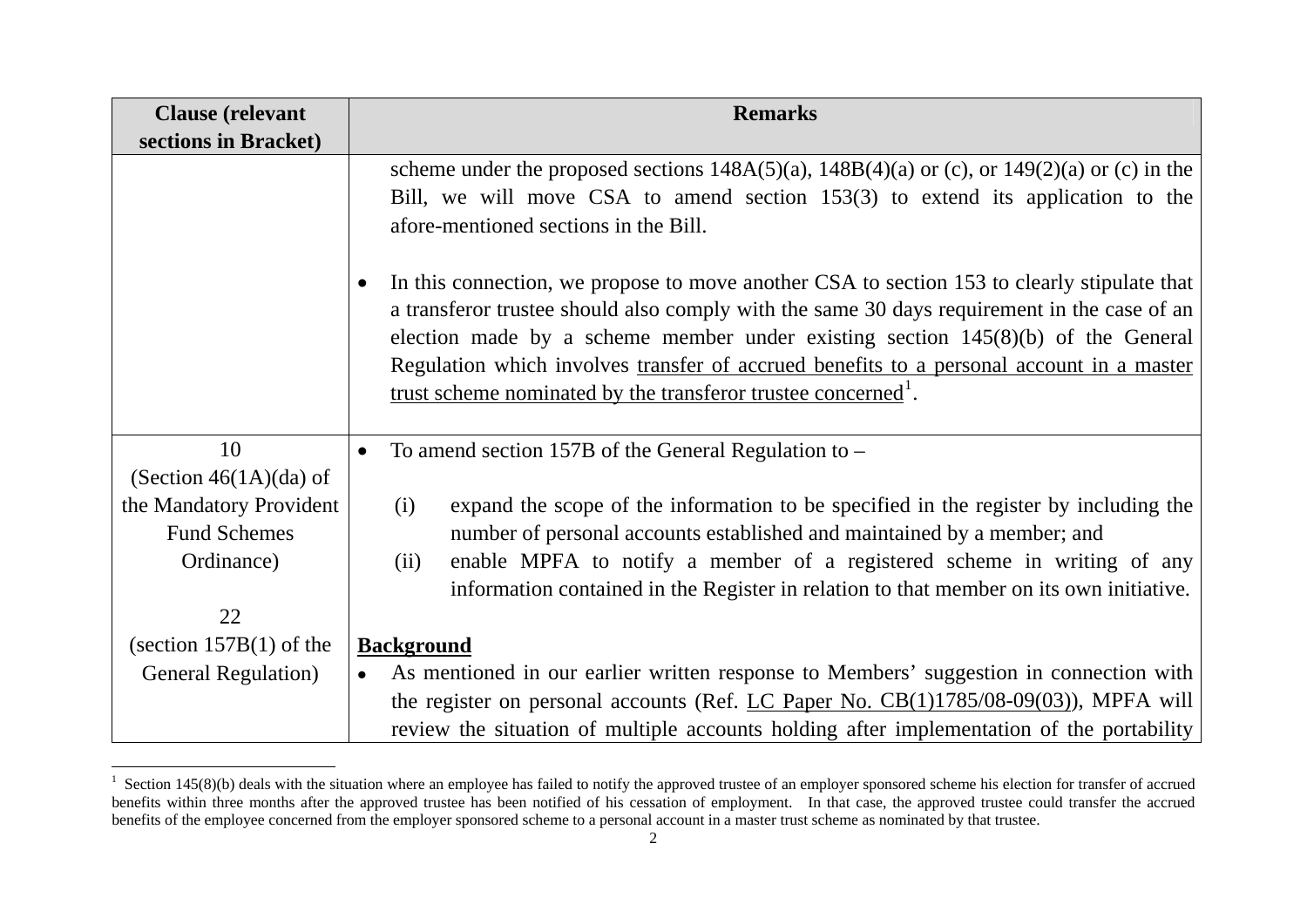| <b>Clause</b> (relevant | <b>Remarks</b>                                                                                                                                                                                                                                                                                                                                                                                                                                           |  |  |
|-------------------------|----------------------------------------------------------------------------------------------------------------------------------------------------------------------------------------------------------------------------------------------------------------------------------------------------------------------------------------------------------------------------------------------------------------------------------------------------------|--|--|
| sections in Bracket)    |                                                                                                                                                                                                                                                                                                                                                                                                                                                          |  |  |
|                         | proposal for a certain period and consider appropriate means to remind relevant scheme<br>members of the arrangements to consolidate their multiple accounts. In this regard, we<br>propose to amend the proposed section 157B of the General Regulation to enable MPFA to<br>notify scheme members in writing of the information contained in the register, including the<br>number of personal accounts they have established with different trustees. |  |  |

**Financial Services and the Treasury Bureau June 2009**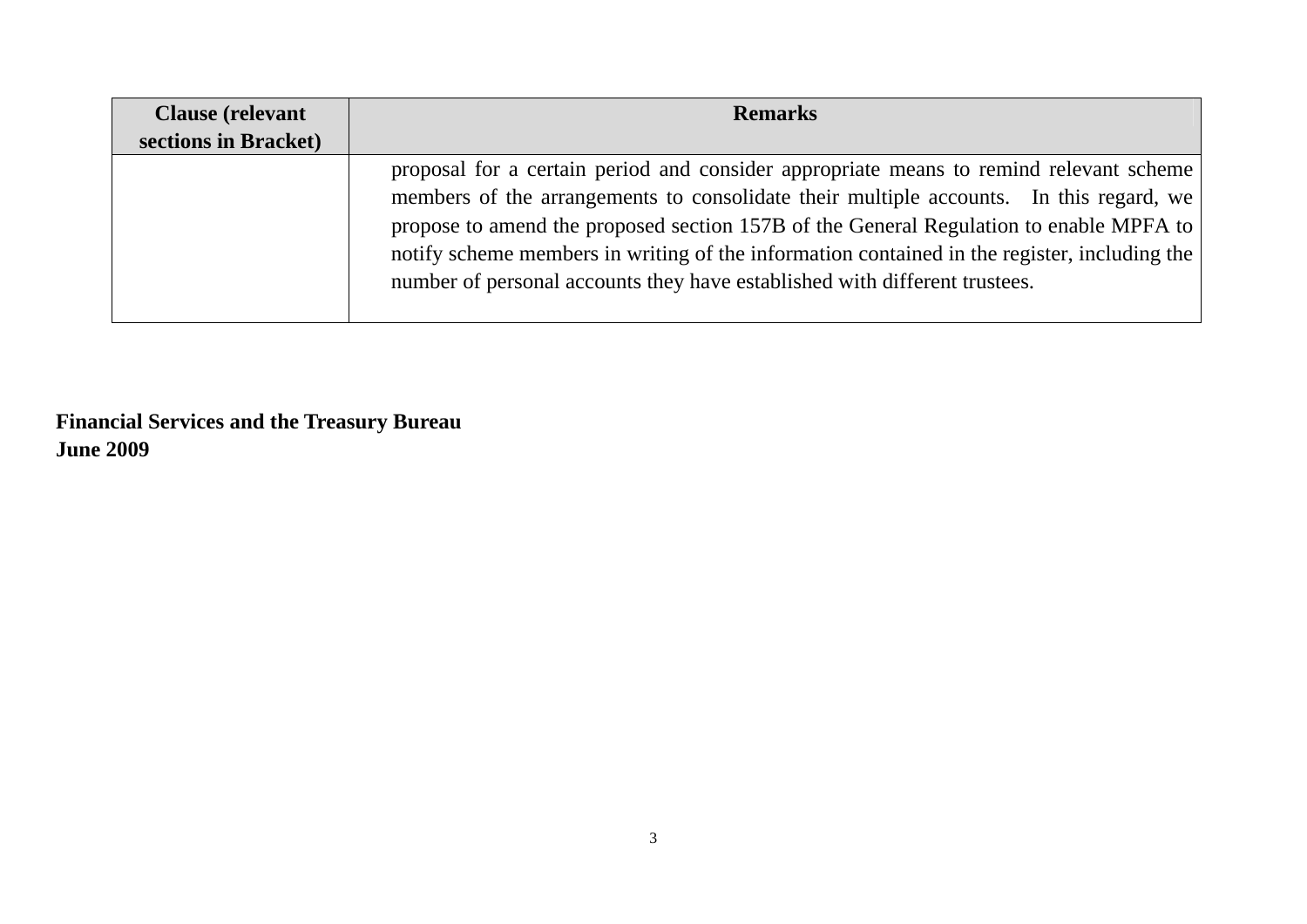## MANDATORY PROVIDENT FUND SCHEMES (AMENDMENT) BILL 2009

#### **COMMITTEE STAGE**

### Amendments to be moved by the Secretary for Financial Services and the Treasury

| Clause | <b>Amendment Proposed</b>                                        |                  |                                                                 |  |
|--------|------------------------------------------------------------------|------------------|-----------------------------------------------------------------|--|
| 10     | In the proposed section $46(1A)(da)$ , by deleting "on request". |                  |                                                                 |  |
| 19     | (a)                                                              | By adding $-$    |                                                                 |  |
|        |                                                                  | $\lq(1A)$        | Section $153(3)$ is amended by<br>adding ",                     |  |
|        |                                                                  |                  | $148A(5)(a)$ , $148B(4)(a)$ or (c) or $149(2)(a)$ or (c)" after |  |
|        |                                                                  | " $(10)(b)$ ".". |                                                                 |  |
|        | (b)                                                              | By adding $-$    |                                                                 |  |
|        |                                                                  | ``(3)            | Section 153 is amended by adding $-$                            |  |
|        |                                                                  |                  | "(3A) A transferor trustee who is taken to                      |  |
|        |                                                                  |                  | have been notified of an election under section                 |  |
|        |                                                                  |                  | $145(8)(b)$ must, within 30 days after the end of               |  |
|        |                                                                  |                  | the period referred to in that section, arrange for             |  |
|        |                                                                  |                  | the accrued benefits concerned to be transferred                |  |
|        |                                                                  |                  | to the personal account referred to in section                  |  |
|        |                                                                  |                  | $145(8)(a)$ .".                                                 |  |
|        |                                                                  | (4)              | Section 153(5) is amended by repealing "and $(3)$ "             |  |
|        |                                                                  |                  | and substituting ", $(3)$ and $(3A)$ ".                         |  |
|        |                                                                  | (5)              | Section $153(5)(b)$ is amended by adding "made                  |  |
|        |                                                                  |                  | or taken to have been made" after "the election".".             |  |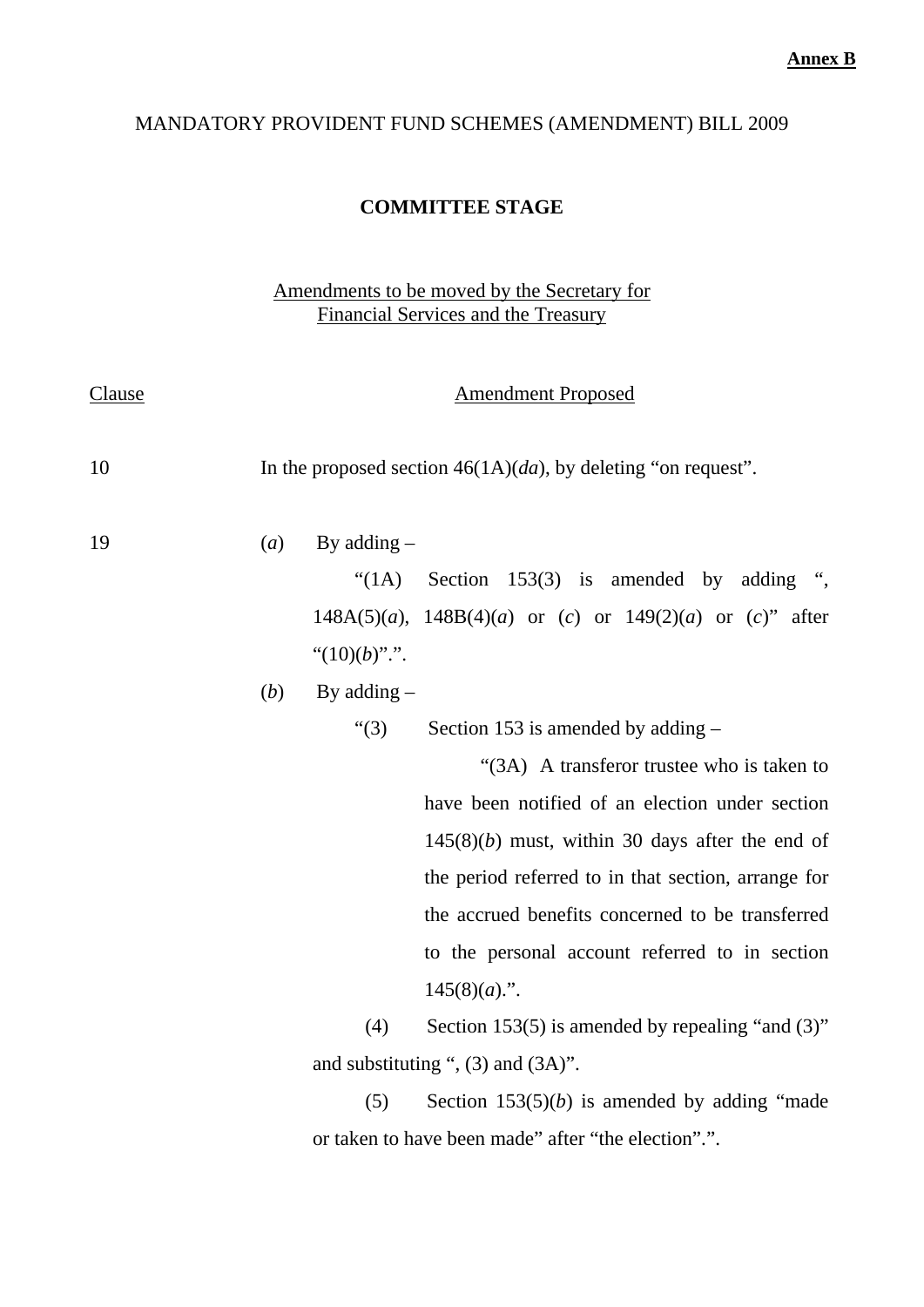20 By adding before subclause (1) –

"(1A) Section 154(1) is amended by adding "or  $(3A)$ " after "153(2)".".

22 (*a*) By deleting the proposed section  $157B(1)$  and substituting –

"(1) The Authority must establish and maintain a register of members of registered schemes who have established and maintained personal accounts within master trust schemes or industry schemes for the purposes of enabling –

- (*a*) a person who made a request under subsection (4) to ascertain in accordance with that subsection any information contained in the register; and
- (*b*) the Authority to notify under subsection (5) a member of a registered scheme of any information contained in the register.".
- (*b*) In the proposed section 157B(3), by adding  $-$ 
	- "(*ba*) the number of personal accounts established and maintained by the member;".
- (*c*) In the proposed section  $157B(3)(c)$ , by adding ", or each of the personal accounts," after "personal account".
- (*d*) In the proposed section 157B(3)(*d*), by deleting "for the purpose of providing information relating to the personal account" and substituting ", or each of the approved trustees, for the purpose of providing information relating to the personal account concerned".
- (*e*) In the proposed section 157B(4), by deleting everything after "information contained in the register" and substituting –